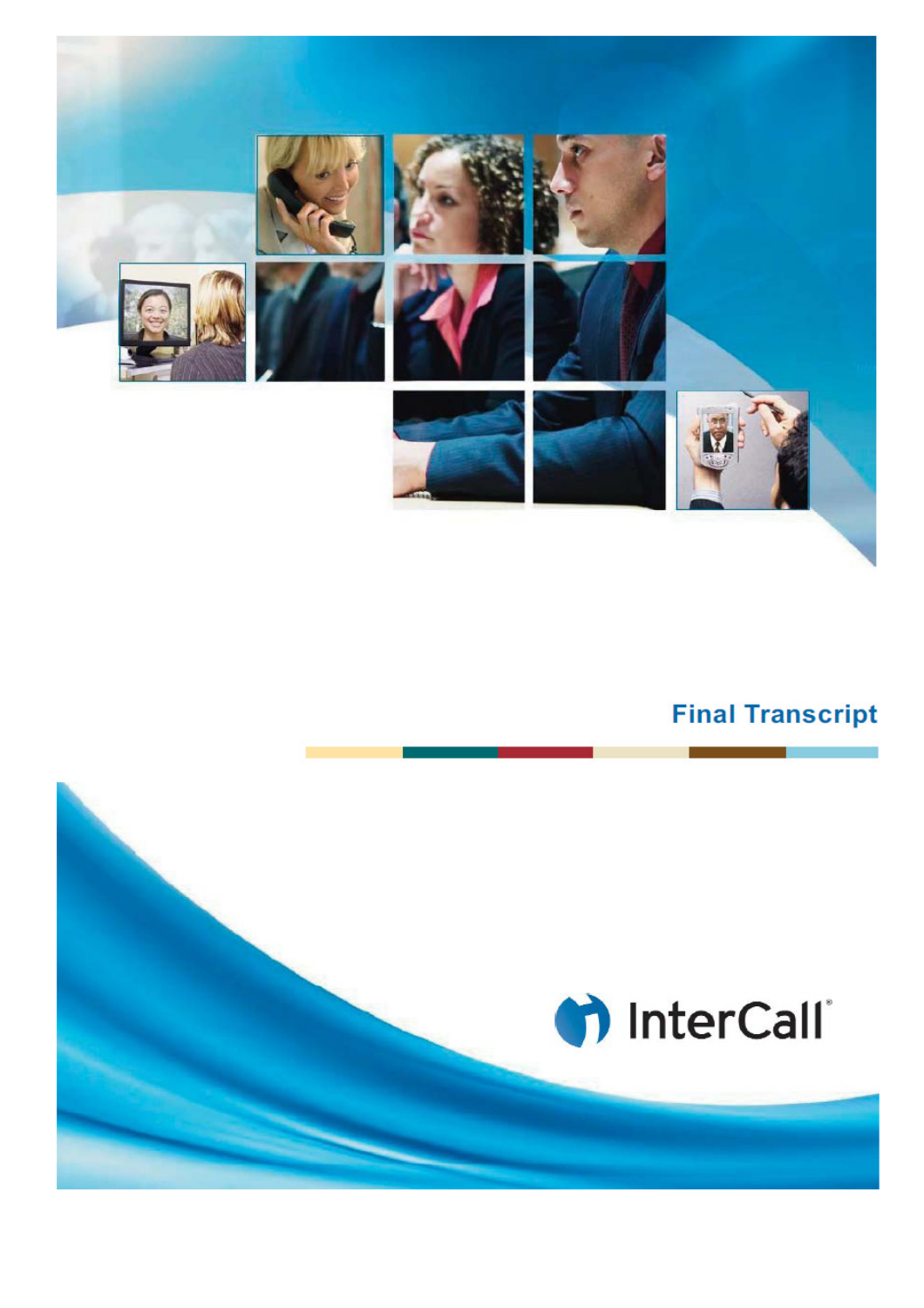| Date       | Time  | Name of Conference:             | SCA Q1 Report |
|------------|-------|---------------------------------|---------------|
| 29/04/2013 | 10:00 | 930755                          |               |
|            |       | Duration: 27 minutes, 4 seconds |               |

## **Contents**

| Corporate Participants |  |
|------------------------|--|
| Presentation           |  |
| Question and Answer    |  |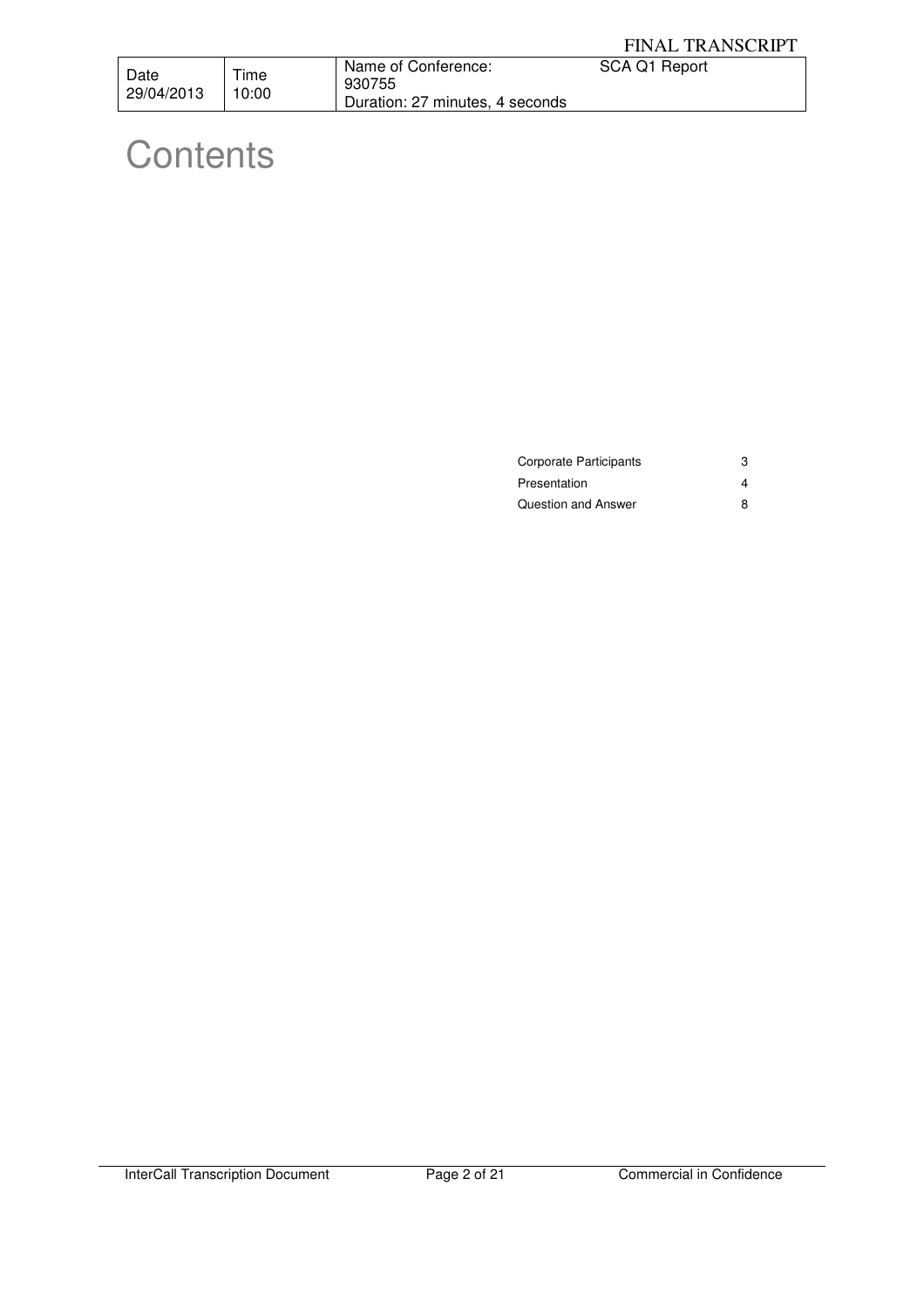930755 Duration: 27 minutes, 4 seconds

# Corporate Participants

**Josephine Edwall** 

**Jan Johansson** 

**Lennart Persson**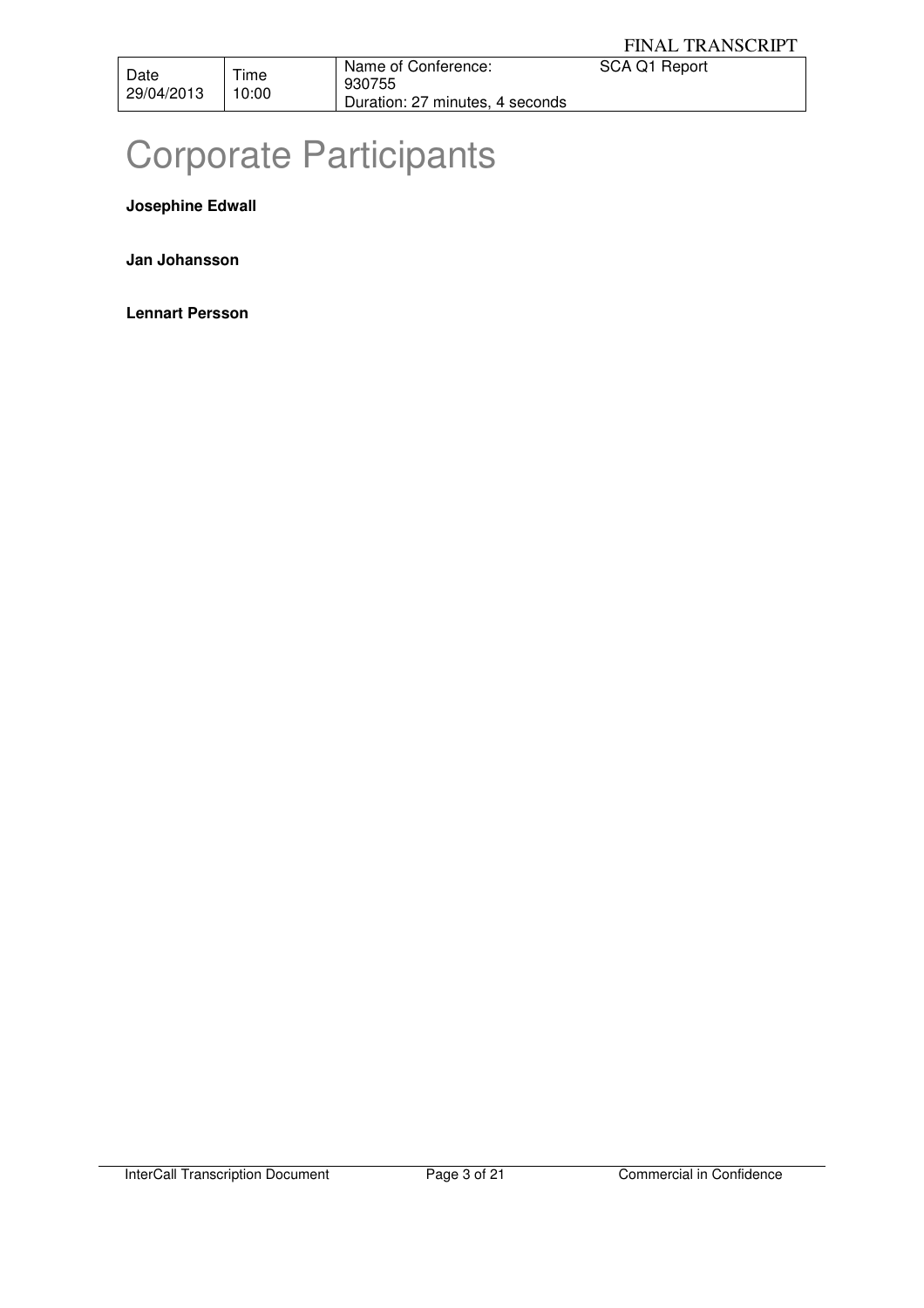Time 10:00

## Presentation

## **Josephine Edwall**

Hello and welcome to SCA's first quarter results for 2013. My name is Josephine Edwall, head of Communication for SCA and today, as usual, our CEO and president, Jan Johansson will go through the highlights from the report and we will have a Q&A session together with our CFO, Lennart Persson, in the end. So with this I hand over to you, Jan.

## **Jan Johansson**

Thank you very much. To start with, some macro updates and, as I think everyone's well aware of now, we still continue to have a weak development in Europe and particularly if you look at the domestic consumption in different countries and, of course, the increased unemployment in Spain, etc, is putting a lot of pressure into the system. We do see some stronger development in US and particularly in our hardwood businesses. It seems like the construction, the building industry is picking up.

Emerging markets; still growth in a very good level from a market perspective but also internally for SCA. If we look at Tissue we still see some growth in Europe, even we have a difficult situation, and continued strong growth in emerging markets. Personal Care; incontinence product is continuing to grow. I will come back to that when I get into that business area, and we see a stable demand both when it comes to baby and feminine, and also emerging market is continuing to grow quite well.

The challenge we have is mainly within our Forest operations where we saw prices coming down in Q1 and volumes coming down. Volume is down on a European level on some 4 to 5%; compared to Q4, it's actually down around 11%. On kraftliner, a very good balance on the markets, on hardwood the balance is improving.

So coming into the results, we had a sales growth of 20%. Of course, acquisition is driving that but we also have an organic growth so we, if we take away the acquisition it stands for about 19% of the growth. We also have in Forest, as I said, lower prices which is impacting the sales and profitability. The EBIT increase of 25%; of that some 18% is coming from acquisitions. Cost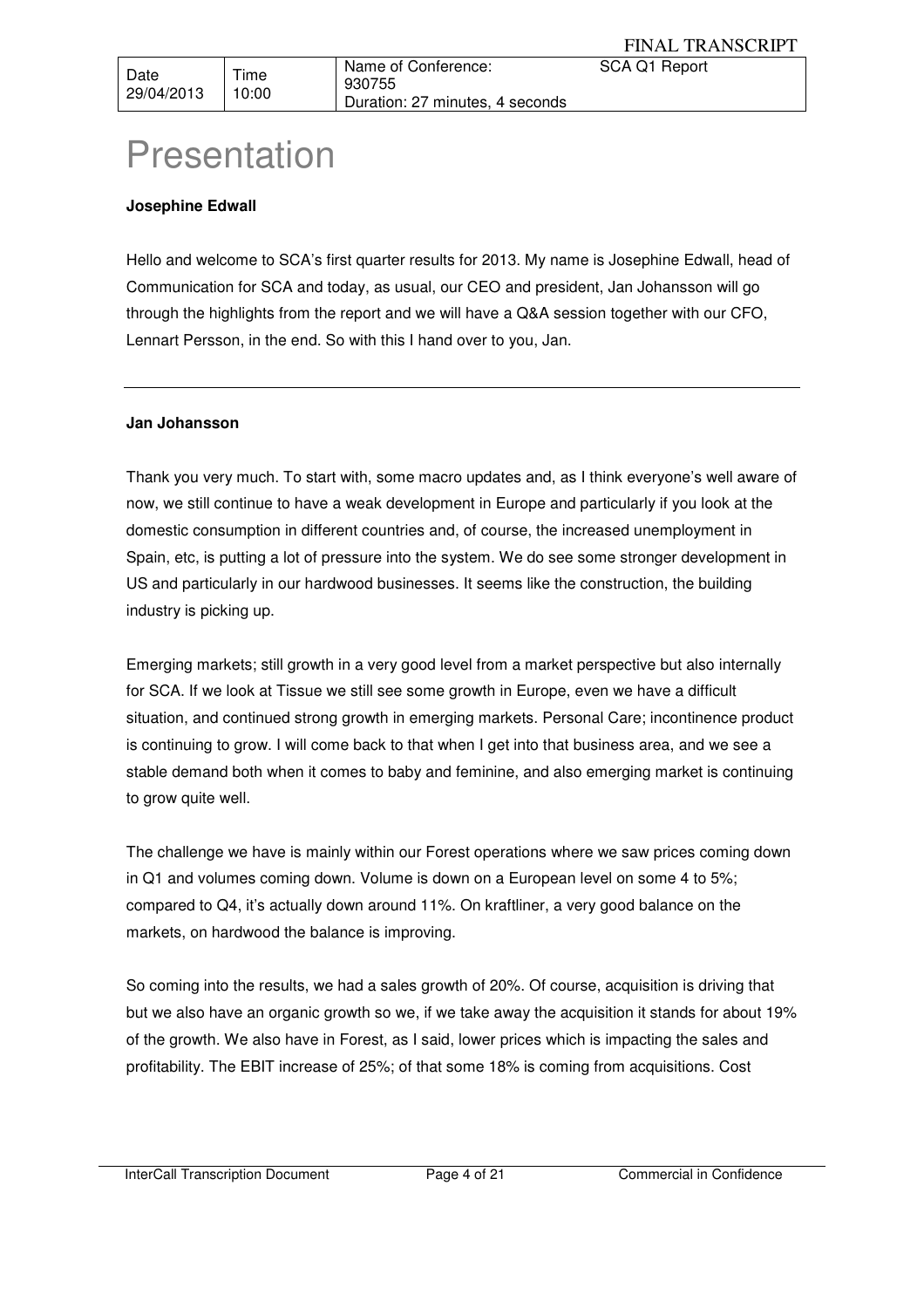| Date<br>29/04/2013 | Time<br>10:00 | Name of Conference:<br>930755<br>Duration: 27 minutes, 4 seconds | SCA Q1 Report |
|--------------------|---------------|------------------------------------------------------------------|---------------|

saving programme is coming in. I'll get back to that also in a moment. And we also have lower raw material costs compared to Q1 last year. Cash flow is continuing to improve.

If we look at the efficiency programme, we have tried to explain it in the different programmes that we have running now. The €300 million programme we have achieved in Q1, SEK160 million and annualised we are now up to €75 million. If we look at Georgia Pacific we have SEK54 million in Q1 and annualised  $\epsilon$ 25 million of that  $\epsilon$ 125 million and as we have explained, since bulk of the savings is in supply chain and in the production it will be rather later than earlier in the process. In Forest, of the SEK1.3 billion we have achieved SEK35 million in the quarter and annualised SEK140 million.

Looking at the Q1 result, the Swedish currency continued to, of course, have a negative impact on the businesses, mainly in terms of translation except for Forest, where you also have the negative impact of transaction. But from a translation and transaction point of view we are negatively impacted by 900 million in sales, Q1 to Q1, and some 205 million in EBIT currency impact.

If we look at earnings per share we have to remember that Packaging was included Q1 last year. It's not included now. It's about SEK0.38 impact in earnings per share. On the other hand, we have Georgia Pacific in and that is offsetting that 0.38. On top of that we have higher restructuring costs Q1 this year compared to Q1 last year, which is in the number of SEK0.38 also. So taking that in consideration, even the earnings per share is going up.

Debt gearing is, continue to improve. We are now down to 0.51. If we exclude the pension debts it's actually down to 0.45. Q1 to Q4 and as we clearly communicated last time, we do have a seasonality impact in, between Q4 and Q1 and you can obviously see that on the Hygiene business. We also had, increased raw material cost of some SEK138 million, mainly in Tissue and Forest. Looking at the Forest production we had increased prices in all our countries outside Sweden in euro. In dollar we have all-time high in prices, we have higher prices in Japan, in China, in North Africa but, of course, translating them back to Swedish crown and producing in Swedish crowns, you will see a small impact of that in the real operation.

Personal Care; very good development. Of the sales growth of 11%, some 7%'s coming from acquisition. We had a little bit more than 5% growth in Inco Europe. We are gaining market shares. We are increasing penetration, mainly in the men segment. The Inco men is increasing by 13% compared to last year so very positive development. Baby also continued to increase, the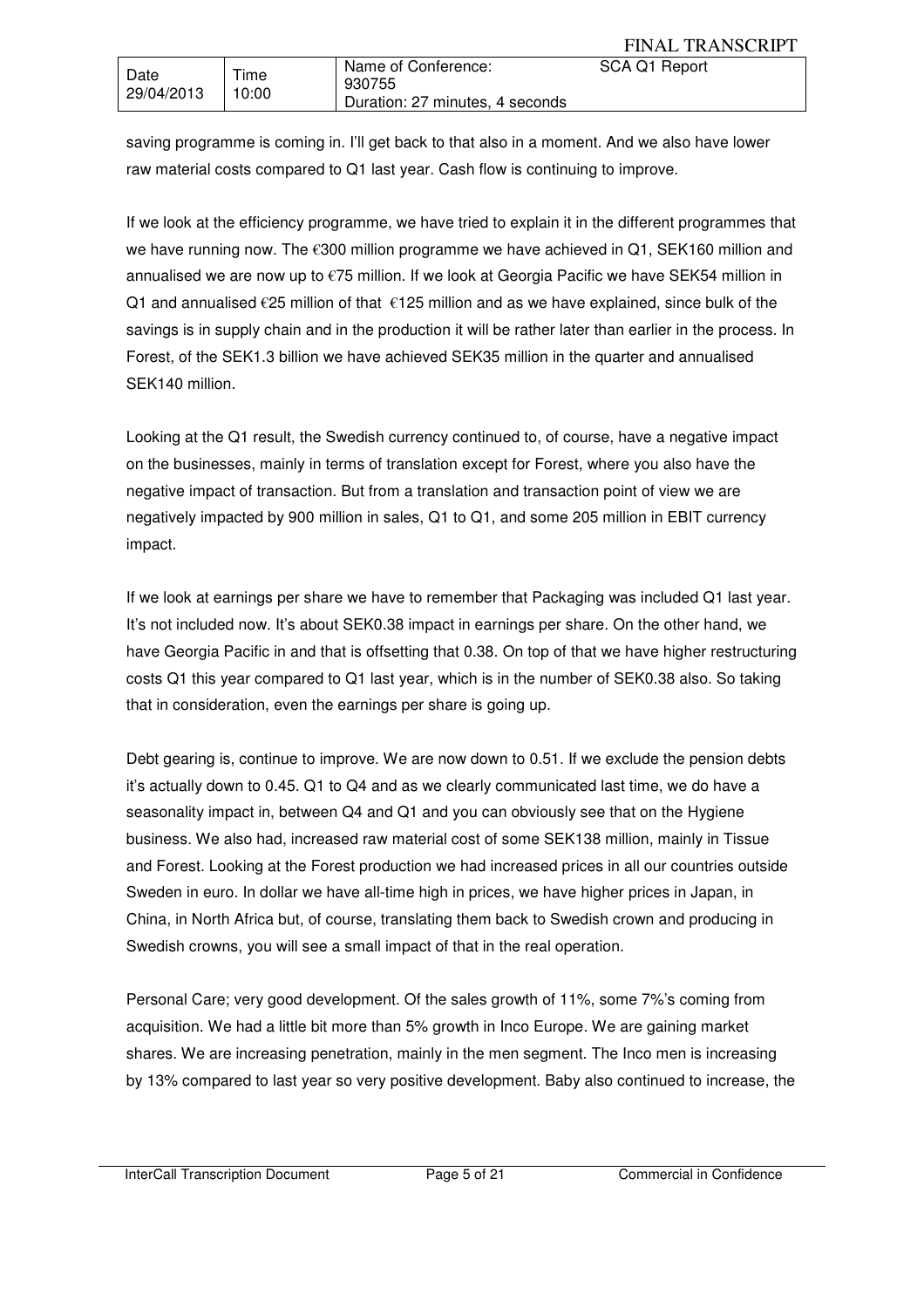| Date<br>29/04/2013 | --<br>l ime<br>10:00 | Name of Conference:<br>930755<br>Duration: 27 minutes, 4 seconds | SCA Q1 Report |
|--------------------|----------------------|------------------------------------------------------------------|---------------|

same as feminine care and emerging market is growing with some 18% and 5% from that is coming from acquisition.

Substantial improvement in EBIT. Of the 27%, 7% is coming from acquisition. If we look at the cost saving we have, all in all, some cost saving on SEK102 million in Personal Care and then I include the programme we presented 2011 also. And of the 300 million programme, some 47 million is included already in the Q1 figures.

Coming into Tissue, also with a substantial sales growth where, of course, bulk of that is coming from the acquisition. Of the 33%, some 30% is coming from acquisition. Looking at emerging markets, the 17% growth; of that, 7% is coming from acquisitions so we still have a very good underlying organic growth and that goes, of course, the same for Personal Care.

Of the EBIT increase, some 30% is coming from acquisition. In cost saving, if I include the old programmes with the new programme, we have some 132 million included in the result of Q1, of which 113 is coming from the 300 million programme and Georgia Pacific.

Forest operation; we still had, as I think we anticipated also, further price decreases in Q1 with some 3 to 4%. We have divested Aylesford, which has an impact of 11% on sales but, as I said, solid wood is going stronger and in particular outside Sweden. We will increase prices in kraftliner, we, in two steps, €20 plus €20. €20 will be implemented in May and another €20 implemented in June. The balance is very good in kraftliner so the possibility to increase prices should absolutely be there.

We also will increase prices in our hardwood operations during the second quarter. There is an absolute need to increase prices even in publication paper. I can't really foresee that you will see any impact of that in Q2 but hopefully we'll manage to increase prices so we can see some impact in the second half of the year.

The currency impact Q1 is as much as SEK110 in Forest and that's then including transaction. We also have a capital gain, not cash flow, impacted by SEK121 million and that's because we have swapped some forest land that had that impact on our business.

So if we summarise, we have good sales growth, we have higher earnings for the Hygiene business. The currency is putting pressure on the Swedish operations, of course. Efficiency programmes are running as planned and we will achieve what we have communicated to the market. We have now got all the approvals by the divestment we had to do to acquire Georgia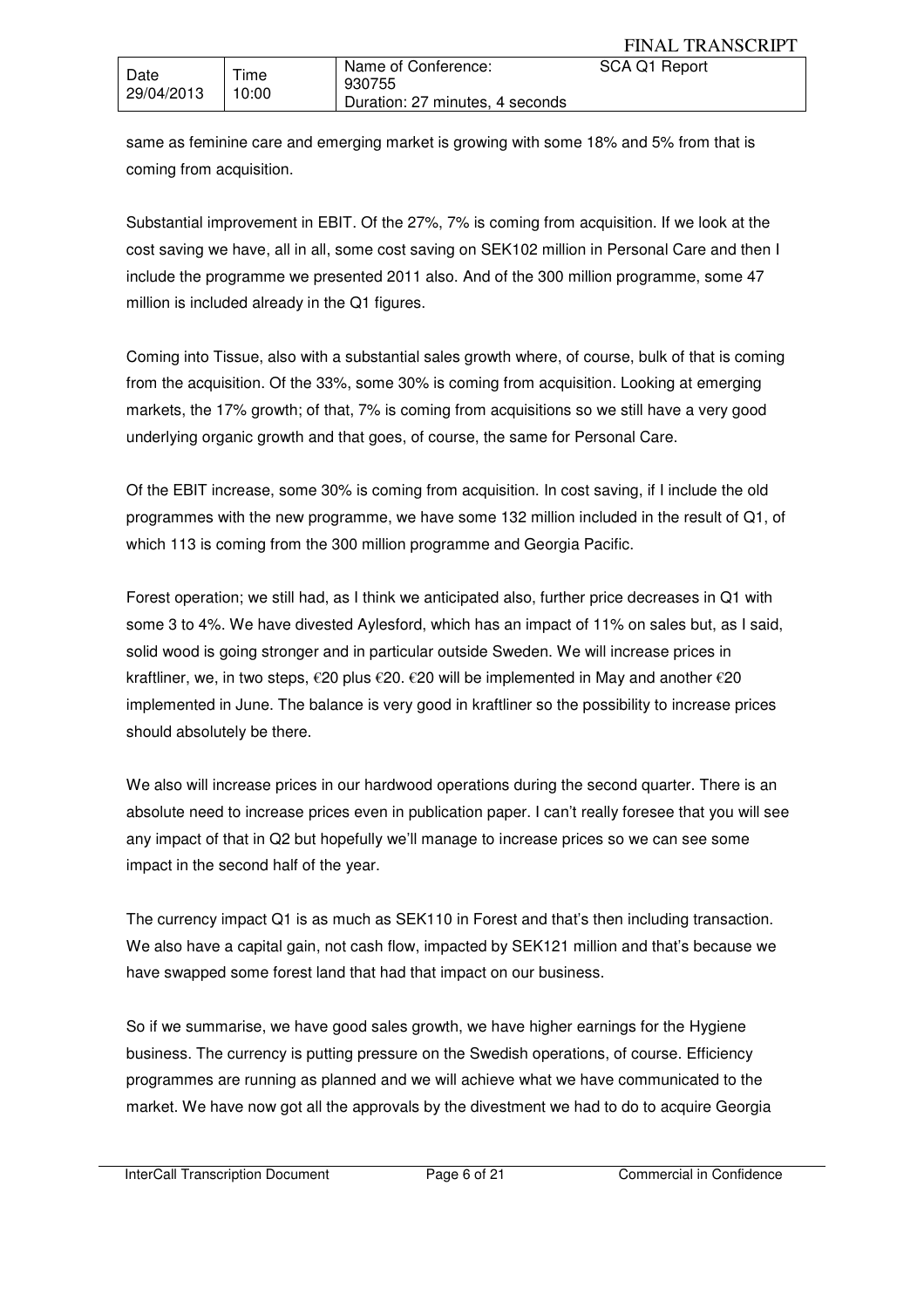|                    |               |                                                                  | <b>FINAL TRANSCRIPT</b> |
|--------------------|---------------|------------------------------------------------------------------|-------------------------|
| Date<br>29/04/2013 | Time<br>10:00 | Name of Conference:<br>930755<br>Duration: 27 minutes, 4 seconds | SCA Q1 Report           |

Pacific and the impact on the results for Q1 of the divested businesses was SEK67 million. We have also finalised the divestment of Laakirchen and the impact in Q1 on the result on forest from that operation was SEK34 million. We will also have some maintenance stops in the Forest during Q2, in Ortviken and Östrand and in our kraftliner operation and the estimate now is that that will have a negative impact of somewhere around SEK70 million for Q2.

So with that, ladies and gentlemen, we open up the floor for questions.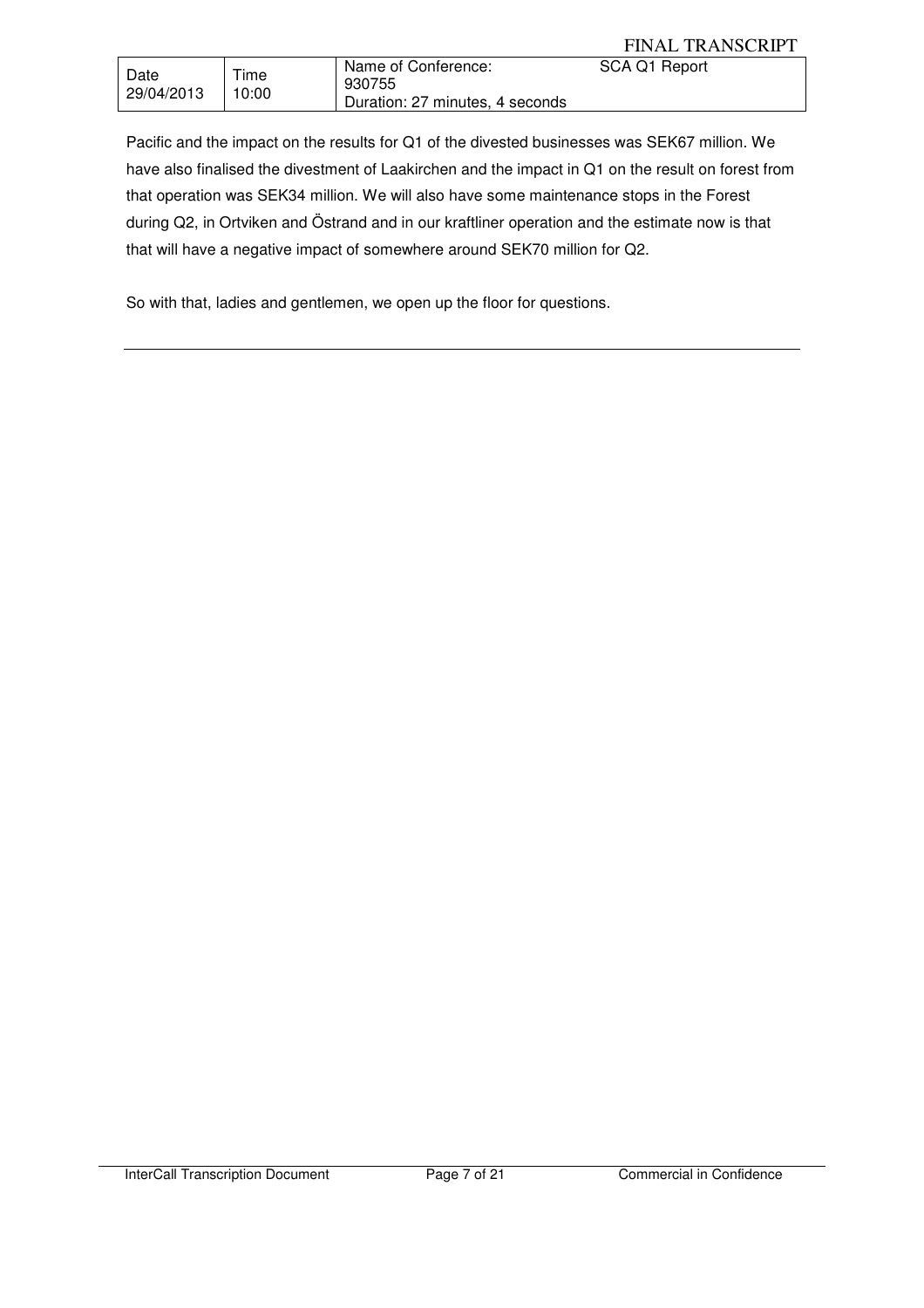## Questions and Answers

## **Josephine Edwall**

So then we start here on the front row

## **Johan Sjöberg, Carnegie**

Thank you. Johan Sjöberg from Carnegie. Can you say something about the efficiency programmes going into the second quarter? The achieved rate that you achieved now in Q1; is that a level which one should expect now for the coming quarters?

## **Jan Johansson**

Well, I mean, what we have communicated is the impact in Q1 and the run rate and that's as far I can go today so what you could expect is it's at least what we have as a run rate.

## **Johan Sjöberg, Carnegie**

And in terms of Q1, normally it's a seasonally weak quarter for your Hygiene operations. Was it some, was it like as planned would you say, now in Q1 or was there something else impacting your underlying earnings, apart from the seasonal weakness and, of course, the currency?

## **Jan Johansson**

I think, if you go back three years in time, I think we have seen, we have been able to reduce the seasonality slightly every year. I think 2011, it was 500 million, then less so it is an impact but it's less than it was last year. I don't know if that's an answer to your question but little bit lower impact than maybe we anticipated.

## **Johan Sjöberg, Carnegie**

InterCall Transcription Document Page 8 of 21 Commercial in Confidence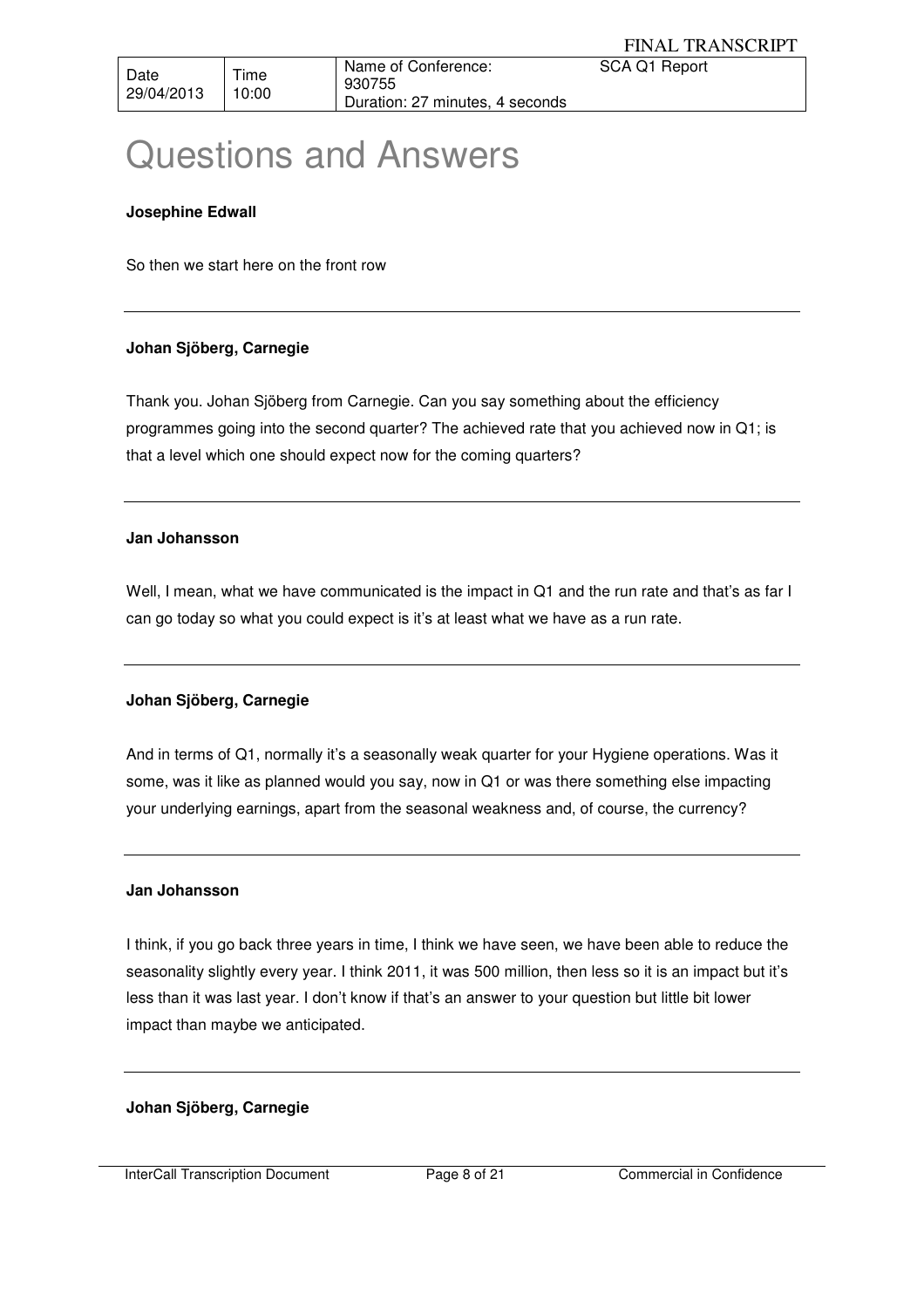| Date       | $T$ ime | Name of Conference:<br>930755   | SCA Q1 Report |
|------------|---------|---------------------------------|---------------|
| 29/04/2013 | 10:00   | Duration: 27 minutes, 4 seconds |               |

Can you quantify the seasonal weakness in Q1, quarter over quarter?

#### **Jan Johansson**

I mean, the negative impact you see in Q1 compared to Q4 is mainly seasonality and then, of course, what I said also about the raw material but the rest is seasonality.

## **Johan Sjöberg, Carnegie**

And can you say or can you put a figure on the seasonal weakness, how big of impact it had during Q1 versus the fourth quarter?

## **Jan Johansson**

No, I don't have that figure in the totality. I mean, then you have to mix all the different categories and so on but in general, you could say, if you take the difference between Q4 and Q1 you have the seasonality.

## **Johan Sjöberg, Carnegie**

All right, thank you.

## **Josephine Edwall**

Next question we have on the third row.

**Linus Larsson, SEB**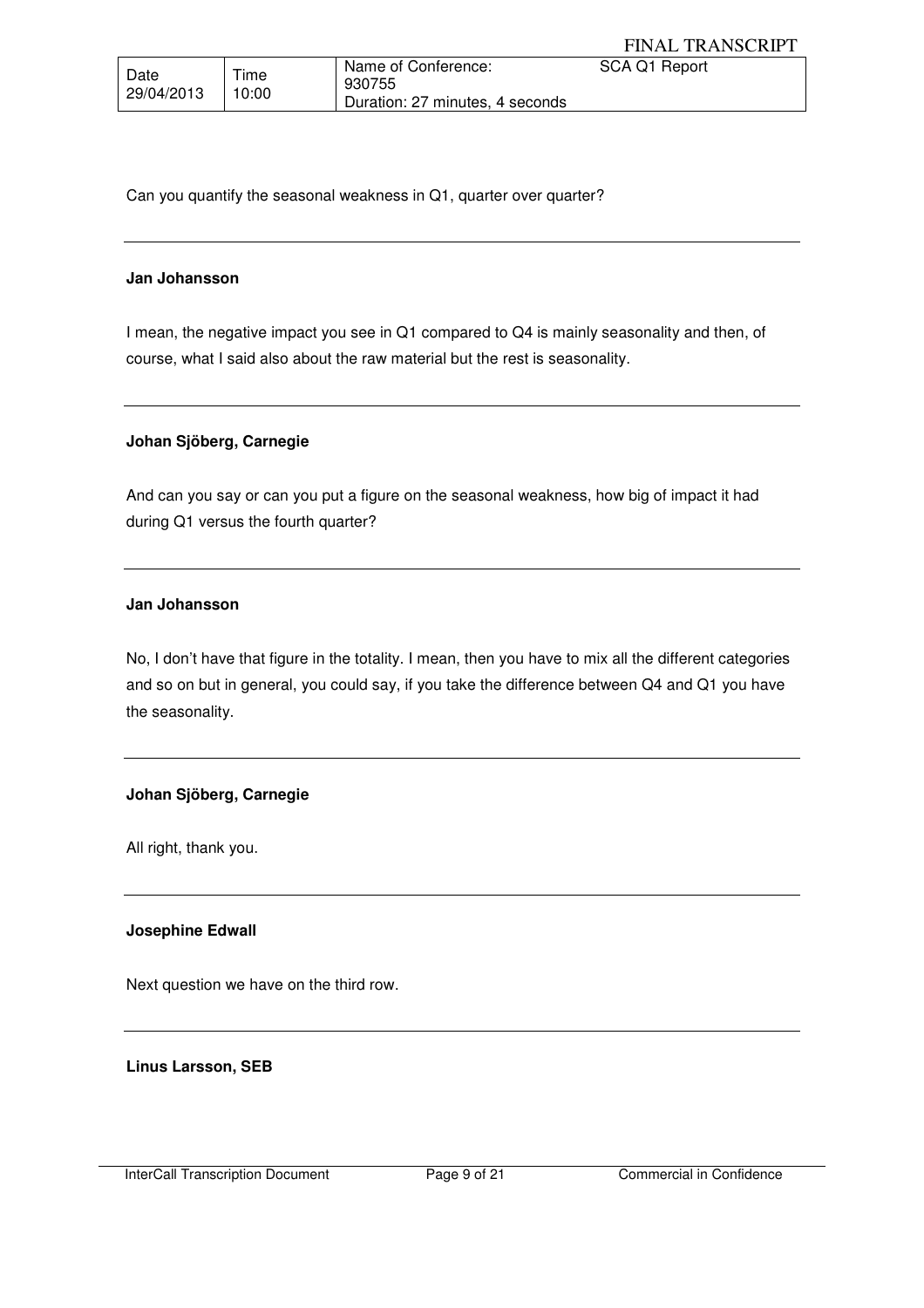|                    |               |                                                                  | <b>FINAL TRANSCRIPT</b> |
|--------------------|---------------|------------------------------------------------------------------|-------------------------|
| Date<br>29/04/2013 | Time<br>10:00 | Name of Conference:<br>930755<br>Duration: 27 minutes, 4 seconds | SCA Q1 Report           |

Yes, it's Linus Larsson, SEB, continuing on the Tissue profitability and the sequential development. You have talked about seasonality and the volume impact. I'm just a bit curious about the price effect. It appears that pricing, mixed price had a negative impact as well in Q1 versus Q4. Could you talk a bit about that or what's the explanation for that? And is there any price pressure that you're seeing in any markets or segments within Tissue?

## **Jan Johansson**

If you look, compare Q4 to Q1 it's not any particular from a price point that has happened. Q1 to Q1 you, we had some minor price decreases during last year that impacted that comparison but not between Q4 and Q1. I mean, there is always a price pressure, it's always a tough competition. That's something we live with day-to-day but on other hand, as you can see, our raw material prices are coming back, in particular pulp and also the US dollar is changing so from my point of view, the incentive is rather to increase prices than to decrease prices.

## **Linus Larsson, SEB**

It's not a concern that we should have, you are maintaining or maybe even increasing Tissue prices as of now?

## **Jan Johansson**

It's always a concern but the ambition is to offset the increased costs that we get.

## **Linus Larsson, SEB**

Okay, and then also on the cost side, if you could talk a bit about the associate line which came off in the first quarter versus the fourth quarter and talk a bit about the restructuring that I suspect is at least part of the explanation and what kind of restructuring costs we should expect in Australasia in the quarters ahead.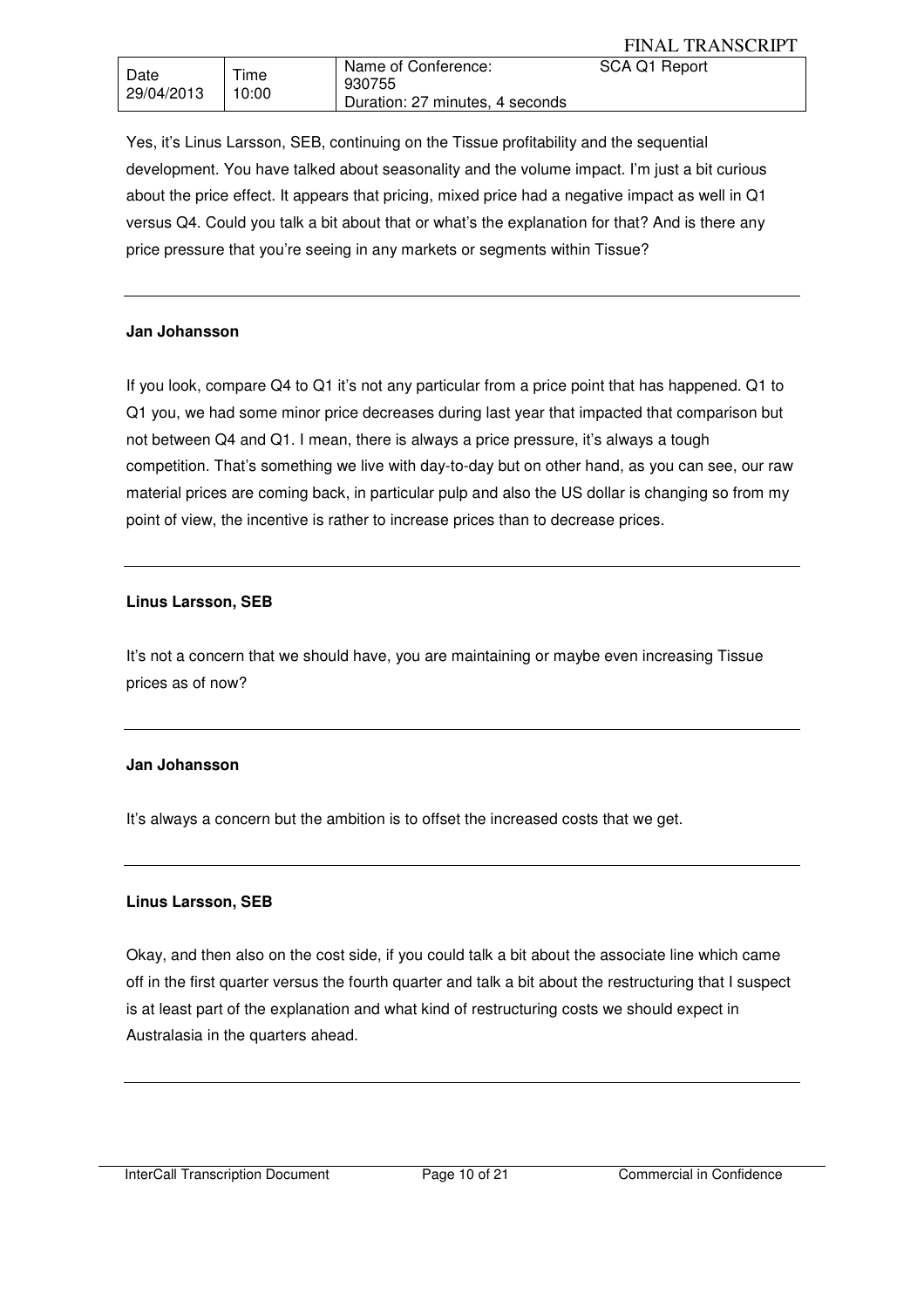| Date       | Time  | Name of Conference:             | SCA Q1 Report |
|------------|-------|---------------------------------|---------------|
| 29/04/2013 | 10:00 | 930755                          |               |
|            |       | Duration: 27 minutes, 4 seconds |               |

#### **Jan Johansson**

Lennart.

## **Lennart Persson**

Yes, it is fluctuating a bit, as you say. It is from Australia and New Zealand. Vinda is quite stable. We have had some restructuring costs in the first quarter. I expect less in the second quarter.

## **Jan Johansson**

Otherwise you can say, in general, Australia and New Zealand is actually doing a very good job, it's improving, excluding the items Lennart mentioned.

## **Linus Larsson, SEB**

For how long do you expect to be seeing restructuring costs in that region?

## **Lennart Persson**

It will take this year but the main part of the restructuring is taken already.

## **Linus Larsson, SEB**

Thank you.

## **Josephine Edwall**

So another question? Yes.

InterCall Transcription Document Page 11 of 21 Commercial in Confidence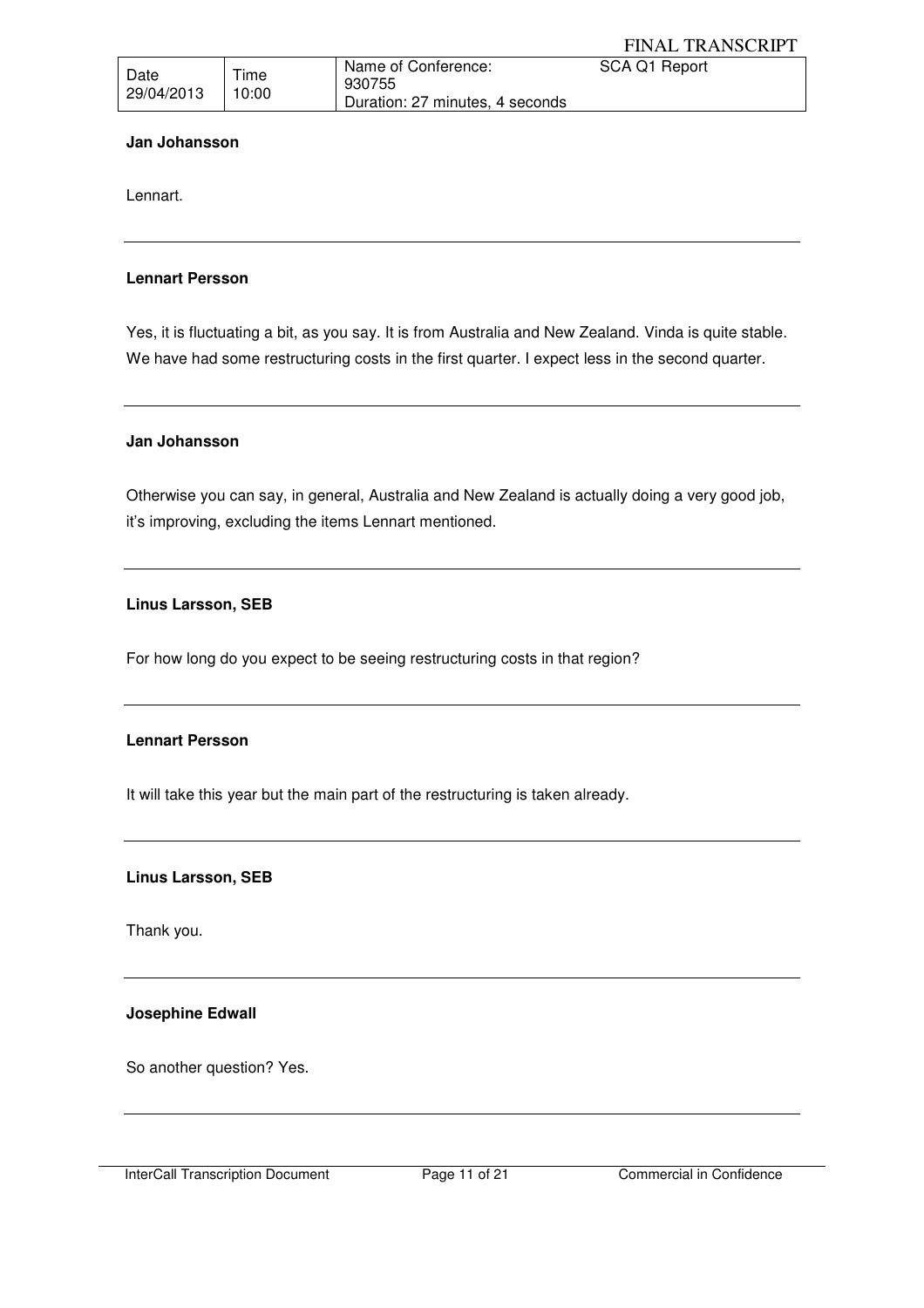| Date<br>29/04/2013 | Time<br>10:00 | Name of Conference:<br>930755   | SCA Q1 Report |
|--------------------|---------------|---------------------------------|---------------|
|                    |               | Duration: 27 minutes, 4 seconds |               |

## **Karri Rinta, Handelsbanken**

Yes, Karrin Rinta, Few clarifications; firstly this 160 million in cost savings. Does that include the Georgia Pacific synergies?

## **Jan Johansson**

The 160 is the 300 million programme

## **Karri Rinta, Handelsbanken**

and then on top of that you have the Georgia Pacific programme

#### **Jan Johansson**

Yes

## **Karri Rinta, Handelsbanken**

Okay, thanks. Then this divested unit; is it now so that those will be now excluded from April 19<sup>th</sup> onwards?

#### **Jan Johansson**

They will be excluded in Q2, yes.

## **Karri Rinta, Handelsbanken**

All right, thanks.

InterCall Transcription Document Page 12 of 21 Commercial in Confidence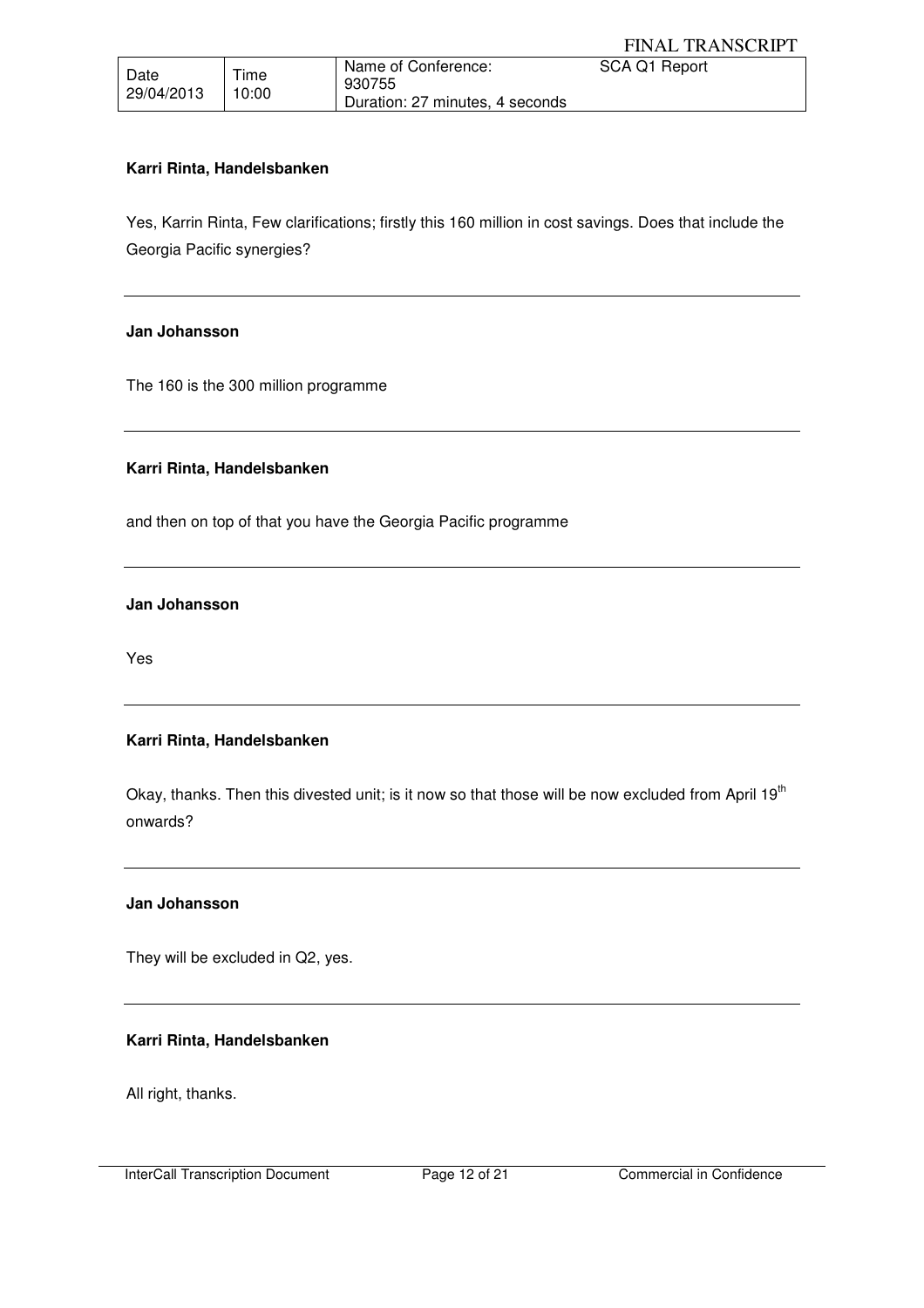| Date       | Time  | Name of Conference:<br>930755   | SCA Q1 Report |
|------------|-------|---------------------------------|---------------|
| 29/04/2013 | 10:00 | Duration: 27 minutes, 4 seconds |               |

#### **Josephine Edwall**

Okay. Any more questions from the floor? Then we open up, operator, for questions from the telephone so do we have any questions?

#### **Operator**

Of course, thank you. Just a reminder for those on the telephones; please press \* and 1 to ask a question. You have a question from Celine Pannuti. Please go ahead.

## **Celine Pannuti** – JPM

Yes, good morning, a few questions. First of all, you talk about the raw material environment; can you please give us a bit of an outlook of what we should be expecting for the year? I think in the previous conf call you mentioned something like 2, 3% raw material increase but if you can confirm that. Second – and that, you know, there was a question earlier on pricing. Should we expect therefore pricing to pick up in the second half of the year on your Hygiene divisions?

Second question would be on… You mentioned where you had higher marketing spend in Personal Care in this quarter. Can you tell us what is this regarding? Because I think you already had some high spend last year so I was a bit surprised that you had even higher spend this quarter.

And then finally on FX, I think in March in the conf call you told us that the impact for the year from the Swedish krona should be 500 million on EBIT. As of today could you give us an update of what could that be for the year? Thank you.

#### **Jan Johansson**

Okay, thank you. If we look at the raw material situation, the increase in raw material we have seen is mainly on the pulp side, impacting the Tissue operations. In Personal Care we actually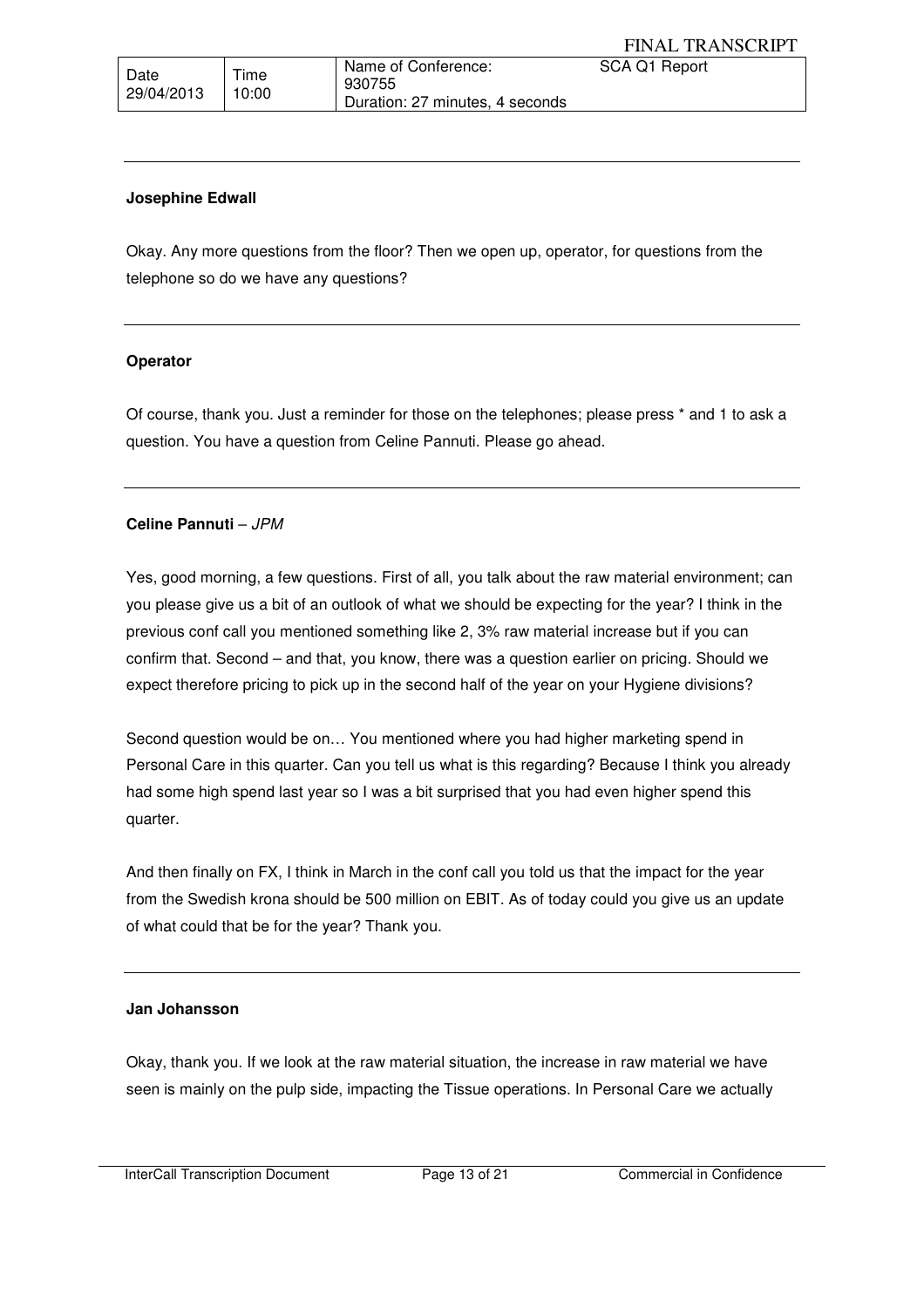| have seen raw materials coming down a little bit during the quarter. Looking at the fundamental,   |
|----------------------------------------------------------------------------------------------------|
| there is not really any driving forces for further increase in raw material prices. There are some |
| expectations on some small increases in pulp, also, I believe, very much influenced by the dollar  |
| developments since there is a negative correlation between dollar and pulp.                        |

Duration: 27 minutes, 4 seconds

The main challenge may not really be the price changes in dollar but rather, how will euro/dollar move since we produce the bulk of it in euro and we buy it in dollar and that's, of course, a very difficult question to answer.

When it comes to our market activities, we do continue to invest and particularly in our incontinence care business to gain market share and increase penetration because that has, in the little bit longer run, an incredible potential. As I said, we grew the Tena for men by 13% and the penetration is extremely low in that segment so if we can increase that, that would absolutely benefit the profit and the growth going forward so that's one reason why you see a slightly increased cost on that side.

What was the third question?

**Celine Pannuti** – JPM

It was on FX.

Date 29/04/2013 Time 10:00

## **Jan Johansson**

Sorry?

## **Lennart Persson**

FX.

**Jan Johansson**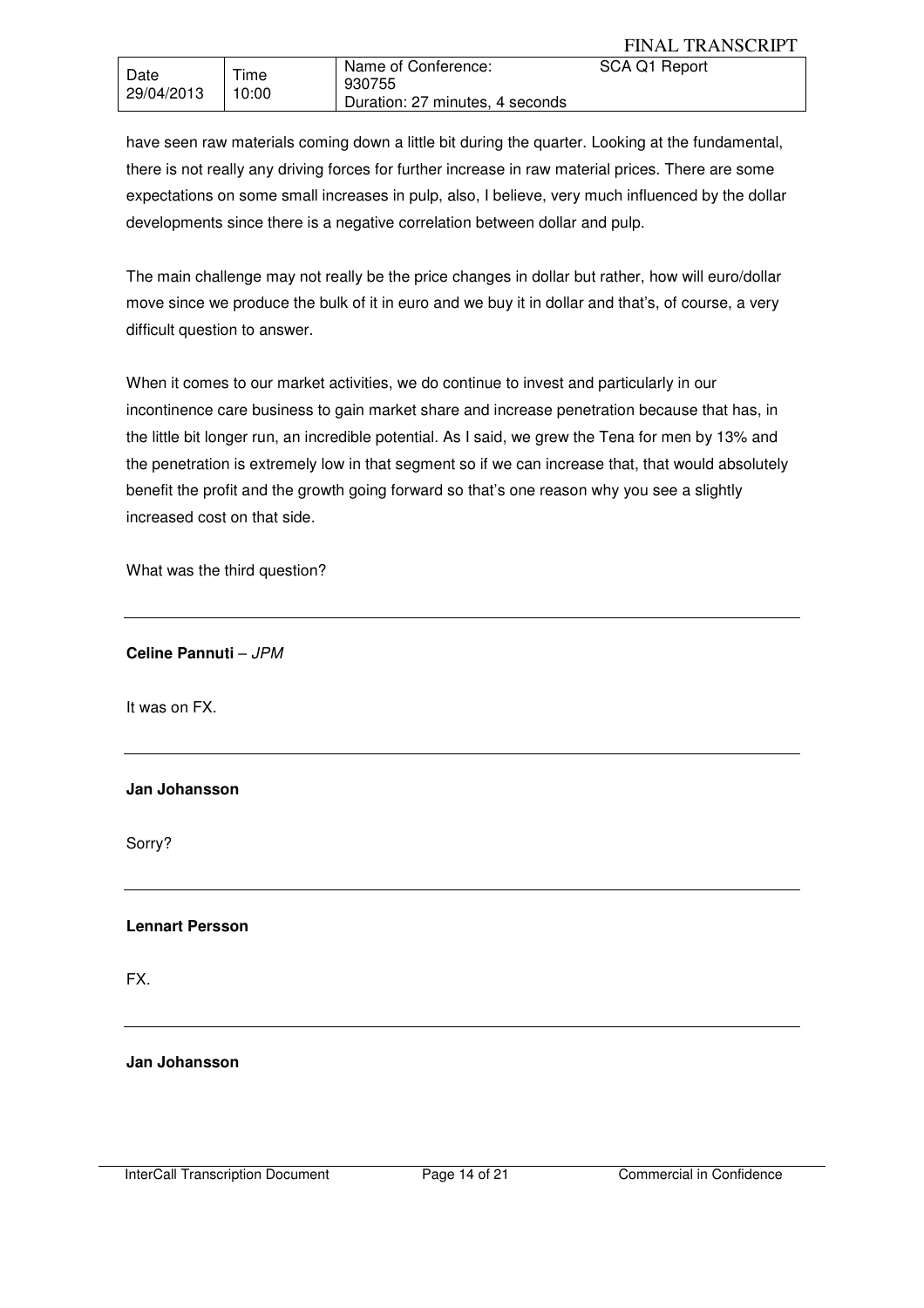Ah, FX. Well, I mean, recently the Swedish krona has weakened a little bit so, but it's, I mean, it's too early to say that it will have a major impact for the year so I think, at least for time being, we should stick to the assumption we had at that call.

## **Celine Pannuti** – JPM

Okay, and just to go back on raw material, if I understood well, you think you will have a balance between oil-based raw material, which are coming down, and pulp prices, which are coming up; is that what you're saying?

## **Jan Johansson**

Yes. You could maybe put it like that, even though the pulp is, of course, in volume and value much higher than the oil-based. But on the other hand, it's something we need to offset in some way or another, either by higher prices or even further reduction of costs. We're not going to accept over time that it will have negative impact on the margin. But as you know, we always have a difference in timing, we have 40 to 45 days impact of the pulp increases or decreases, then we have a longer time period to get it out to our customers but it will be offset in one way or another, as I think we also have proved the past two or three years.

## **Celine Pannuti** – JPM

Very good, thank you.

## **Josephine Edwall**

So, operator, then we can take the second question from the telephone.

## **Operator**

Certainly. Your next question is from Peter Testa. Please ask your question.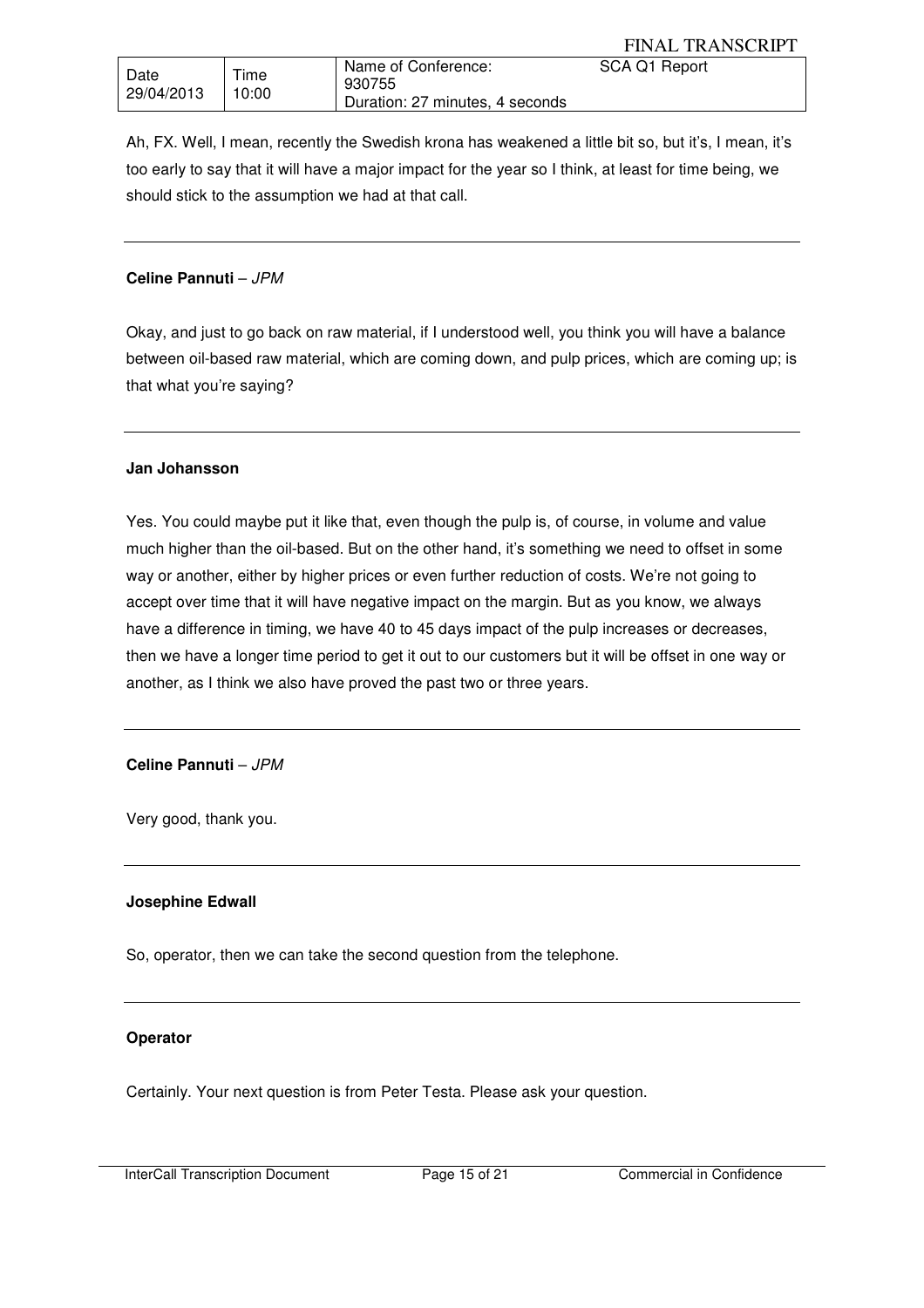| <sup>1</sup> Date | Time  | Name of Conference:<br>930755   | SCA Q1 Report |
|-------------------|-------|---------------------------------|---------------|
| 29/04/2013        | 10:00 | Duration: 27 minutes, 4 seconds |               |

## **Peter Testa** – One Investment

Yes, thank you very much. Maybe just following on from that question on pricing, you declared in Tissue that it was your ambition to get the price increases. Have you started to initiate these steps in Tissue so far?

## **Jan Johansson**

Yes, we have.

## **Peter Testa** – One Investment

Okay, thank you. And then on the Personal Care business, there was also a, in the deviation table, price mix effect, a negative price mix effect. I was wondering if you could help us understand what that's from, please.

## **Jan Johansson**

It's mainly coming from a major contract growth in volume in Europe with a slightly lower price than we had in average but still giving an extremely good return.

## **Peter Testa** – One Investment

Okay. Would this be reflecting any of the possible impacts of competitor withdrawing in the baby sector, which is also a strong segment?

## **Jan Johansson**

Sorry, I missed that question. What was it?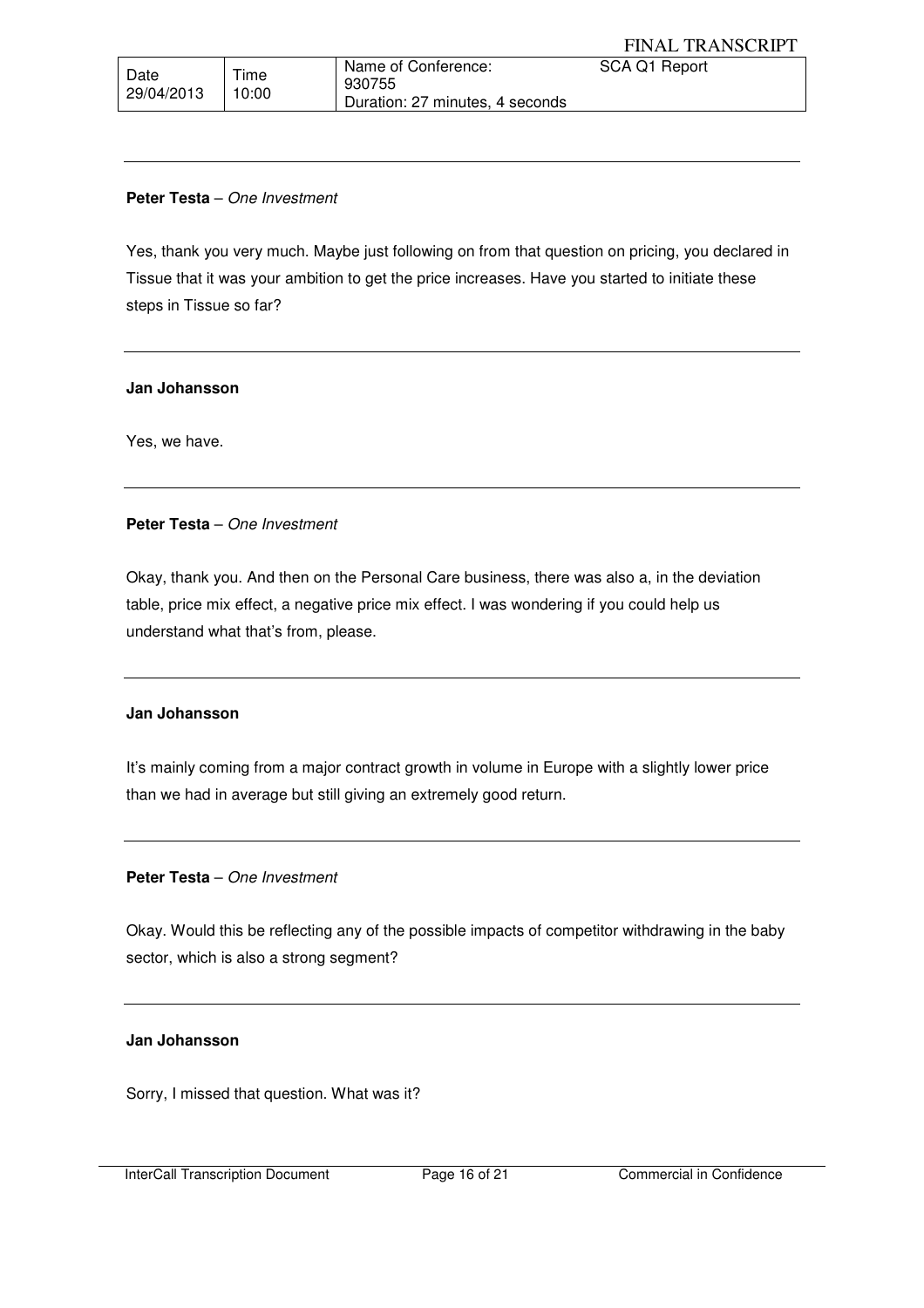| Date<br>29/04/2013 | Time<br>10:00 | Name of Conference:<br>930755   | SCA Q1 Report |
|--------------------|---------------|---------------------------------|---------------|
|                    |               | Duration: 27 minutes, 4 seconds |               |

## **Peter Testa** – One Investment

Would this, you know, point you just made be reflecting any competitor withdrawal in the baby sector in Europe?

#### **Jan Johansson**

Yes, that is, of course, something we're still working on, that Kimberly Clark is leaving part of Europe in baby and also in Tissue actually but you don't see any impact of that in Q1 and you will not see any impact in Q2 either because we haven't really decided how we should move on that.

## **Peter Testa** – One Investment

Right, okay. And then just a question on the cost savings plans, just, could you give a general sense of whether you think you're running ahead or behind your previously viewed schedule?

## **Jan Johansson**

I think we are in line.

**Peter Testa** – One Investment

Okay, on both – on all three, sorry?

## **Jan Johansson**

Yes.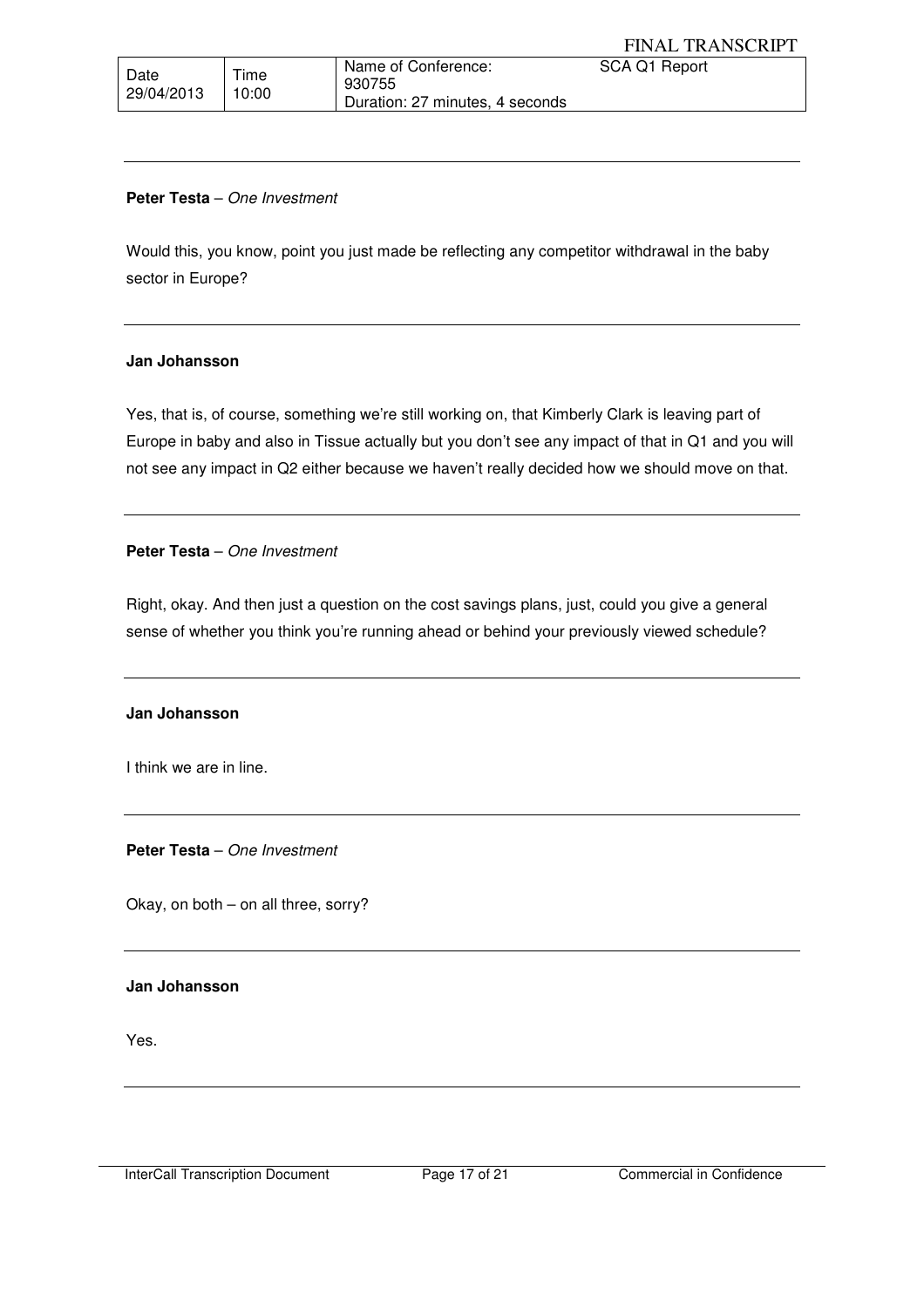| Date       | $T$ ime | Name of Conference:             | SCA Q1 Report |
|------------|---------|---------------------------------|---------------|
|            |         | 930755                          |               |
| 29/04/2013 | 10:00   | Duration: 27 minutes, 4 seconds |               |

## **Peter Testa** – One Investment

Okay, fine. And then just lastly on raw material and on Personal Care, you described, you know, pulp as more, as a bigger part of the business that relates more to Tissue. On the Personal Care in isolation, do you think the raw material view is relatively favourable now for Q2 at least?

## **Jan Johansson**

I would say, stable or slightly down.

**Peter Testa** – One Investment

That's great. Thank you very much for the answers.

## **Jan Johansson**

Thank you.

## **Josephine Edwall**

So, operator, then we take the final question from the telephone.

## **Operator**

And your final question is from Oskar Lindstrom. Please ask your question.

## **Oskar Lindstrom** – Danske Bank

Yes, good morning. A couple of questions; the – this is Oskar from Danske Bank, by the way – sorry. The first one is coming back to this issue of Tissue and rising raw material costs and

InterCall Transcription Document Page 18 of 21 Commercial in Confidence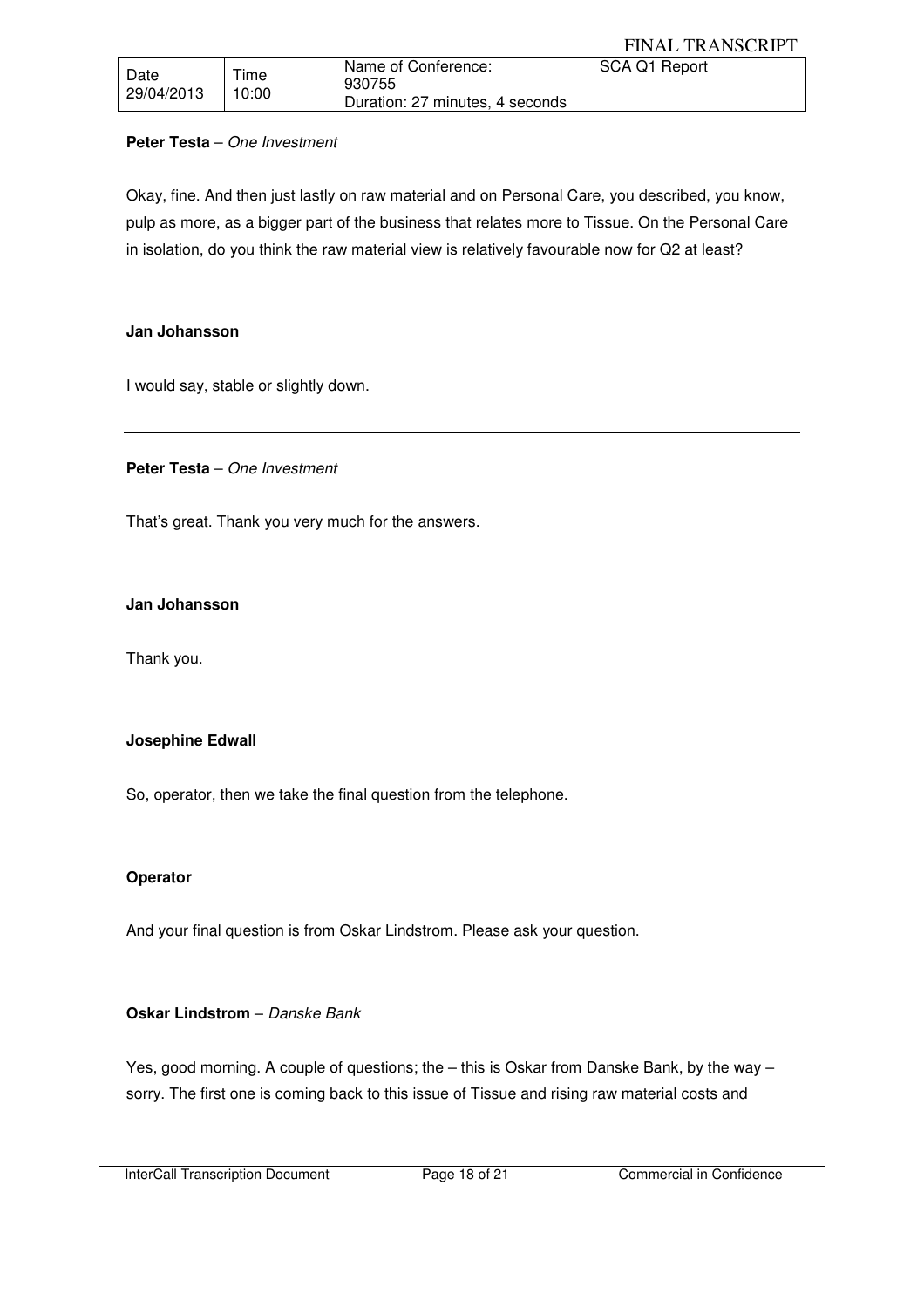|                    |               |                                                                  | <b>FINAL TRANSCRIPT</b> |
|--------------------|---------------|------------------------------------------------------------------|-------------------------|
| Date<br>29/04/2013 | Time<br>10:00 | Name of Conference:<br>930755<br>Duration: 27 minutes, 4 seconds | SCA Q1 Report           |

potential price increases. In this quarter we saw price mix negative both year on year and quarter on quarter and you previously talked a little bit about, that you have initiated price talks with some clients on the Tissue side. Could you say a little bit more about that, how those are going?

## **Jan Johansson**

I mean, we have a negative raw material impact of 40 million so it's not particularly substantial and I'm not going to comment on our discussions with our customers.

## **Oskar Lindstrom** – Danske Bank

Okay. Second question is, if I understand and remember correctly, you previously warned about how higher oil prices could lead to increased raw material costs in the Personal Care division. Am I understanding you correctly that you're now no longer seeing that as a threat going forward?

#### **Jan Johansson**

I mean, it's, the oil prices are coming down and that will have an impact on the oil-based materials but with a delay of four to six months. And I guess the anticipation now globally with the shell gas, etc, is putting a pressure on oil price.

## **Oskar Lindstrom** – Danske Bank

All right. And more sort of long-term question; your debt level is now coming down fairly quickly and do you see, you know, the focus going forward being on strengthening your balance sheet, M&A or dividends? You know, in which direction are you leaning?

#### **Jan Johansson**

Well, I mean, you know, we have a policy of gearing of 0.7 and now we are down to 0.5 so that, of course, gives us some space to look at some acquisition but also, of course, if we don't see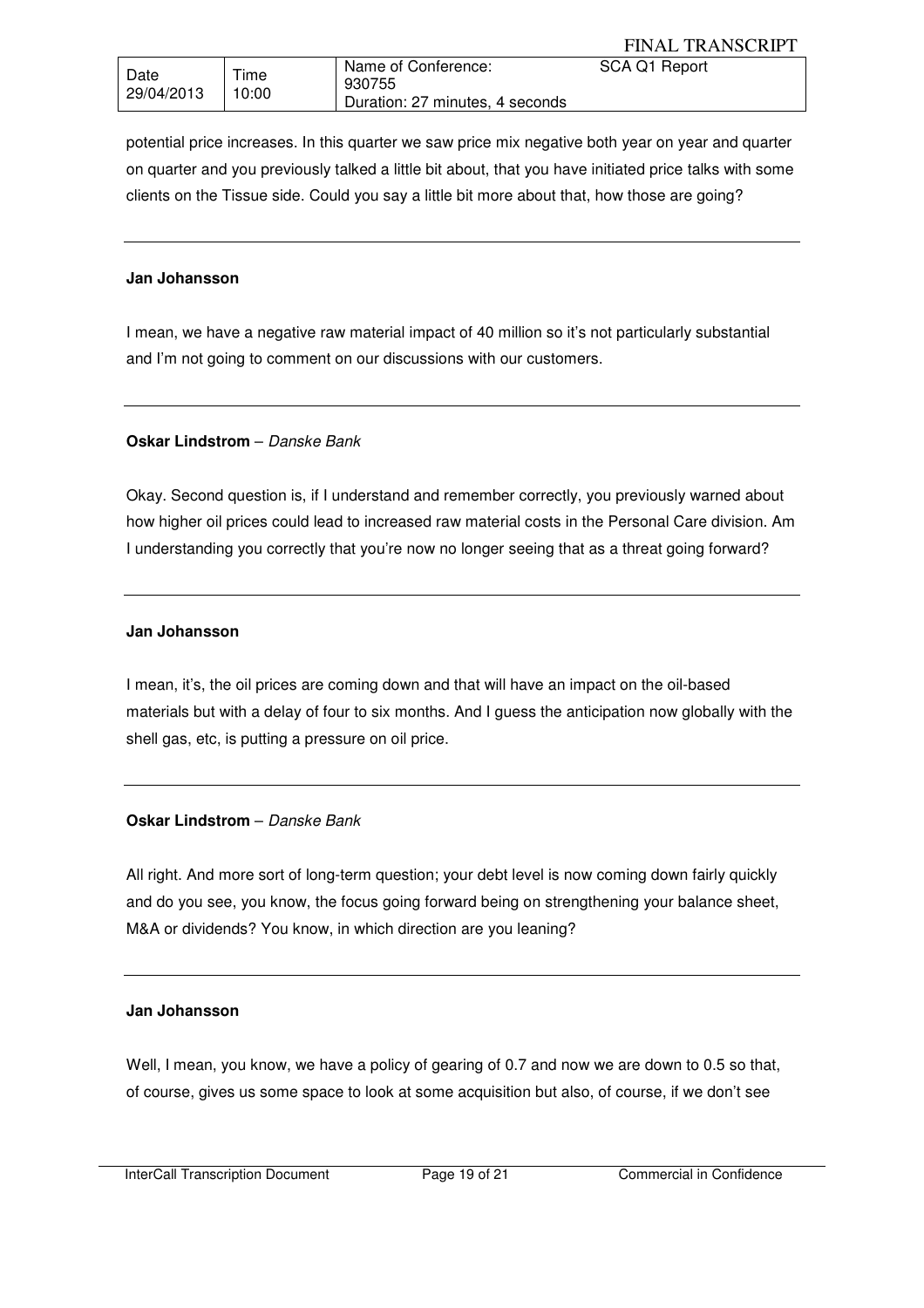|                    |               |                                                                  | <b>FINAL TRANSCRIPT</b> |
|--------------------|---------------|------------------------------------------------------------------|-------------------------|
| Date<br>29/04/2013 | Time<br>10:00 | Name of Conference:<br>930755<br>Duration: 27 minutes, 4 seconds | SCA Q1 Report           |

anything good to do with the money there's always the decision for the AGM to decide whether or not it should be given back to the shareholders. We don't have any intention to build some cash mountain in the company. Cash should work.

## **Oskar Lindstrom** - Danske Bank

Okay. Sorry, I just want to come back to this issue of Tissue pricing, I mean, because it is correct that you'd previously mentioned that you'd initiated talks with clients about rising, raising prices on Tissue. Yes?

## **Jan Johansson**

Yes.

## **Oskar Lindstrom** – Danske Bank

But now you don't want to sort of say what the status of those talks is or…

## **Jan Johansson**

Right.

**Oskar Lindstrom** – Danske Bank

Okay. Well, those are all my questions, thank you.

## **Jan Johansson**

Thank you.

InterCall Transcription Document Page 20 of 21 Commercial in Confidence